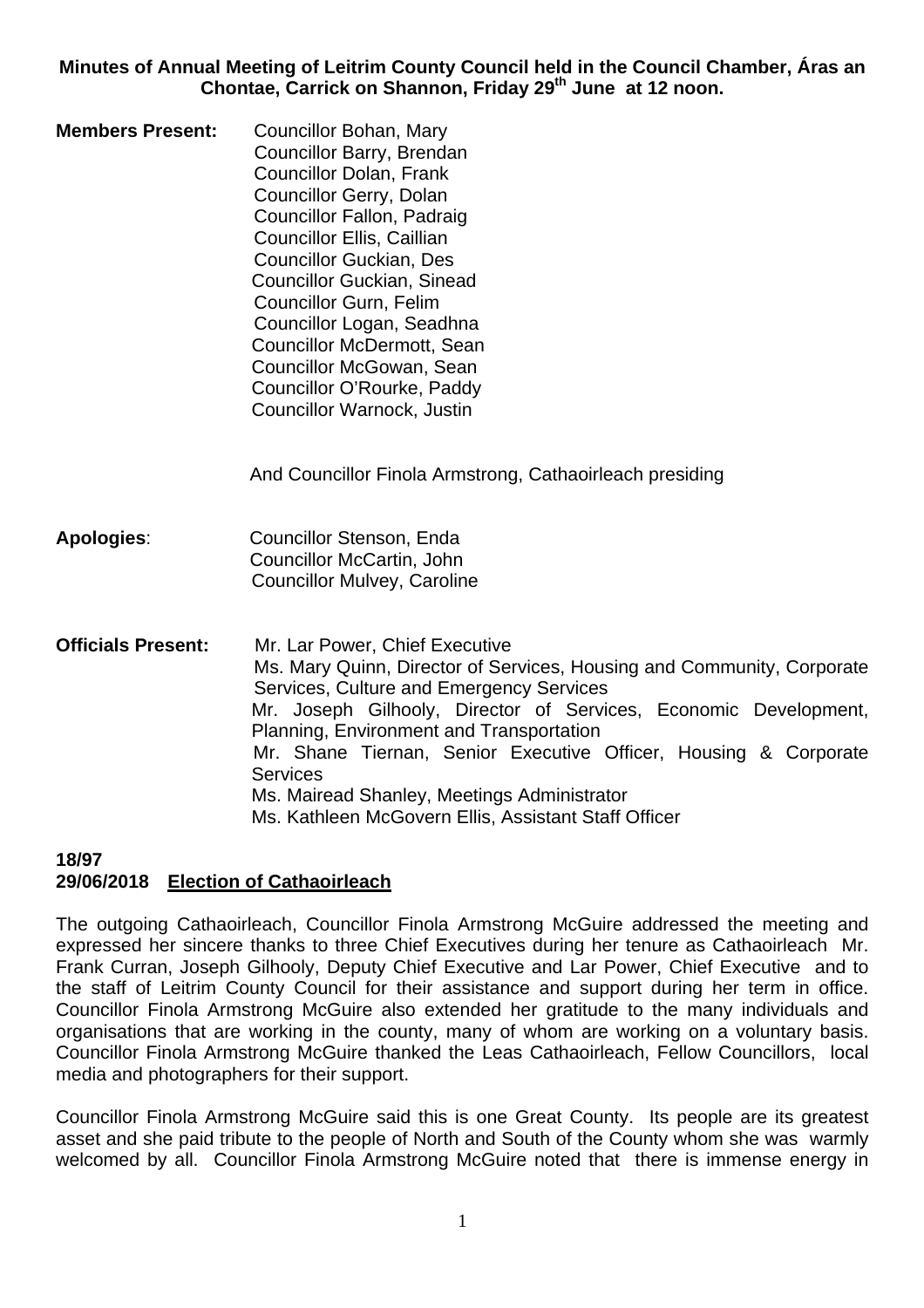Leitrim people. There is a recognised warmth and friendliness and it was a pleasure to serve the people of Leitrim and this was a privilege given to her by her colleagues.

The Members congratulated Councillor Finola Armstrong McGuire for the fair and impartial manner in which she conducted her role as Chairperson of Leitrim County Council. They also stated that Councillor Finola Armstrong McGuire was a great Ambassador for Leitrim while attending to her official duties abroad.

Mr. Lar Power, Chief Executive, extended his gratitude to Councillor Finola Armstrong McGuire on behalf of the management and staff of Leitrim County Council and he presented a pictorial memoir of Councillor Finola Armstrong McGuire's year as Cathaoirleach.

Councillor Finola Armstrong McGuire proceeded to deal with the first item on the agenda of the Annual Meeting and invited nominations for the Election of Cathaoirleach of Leitrim County Council.

Councillor Sinead Guckian proposed that Councillor Sean McGowan be elected Cathaoirleach of Leitrim County Council for the term 2018/2019. This was seconded by Councillor Frank Dolan.

Councillor Finola Armstrong McGuire invited any other proposal for the Election of Chairperson, and no counter-proposal was proposed. Councillor Finola Armstrong McGuire deemed Councillor Sean McGowan elected as Chairperson of Leitrim County Council for the term 2018/2019.

## *Proposed by Councillor Sinead Guckian, seconded by Councillor Frank Dolan AND RESOLVED;*

"That Councillor Sean McGowan is elected Cathaoirleach of Leitrim County Council for the year 2018/2019''.

Councillor Sean McGowan accepted the nomination as Cathaoirleach of Leitrim County Council. In his opening address, he extended his gratitude to his proposer and seconder, to his wife Christine and family for their support. Councillor McGowan advised that he looked forward to representing the county as Cathaoirleach of Leitrim County Council. He outlined that he will seek the support of his fellow members to work together for the benefit of the county in regard to T- Test Percolation, Afforestation, Broadband, attract further direct investment, to maximise all funding opportunities, group sewerage schemes, maximise our tourism potential, support Angling clubs and town twinning.

The Chief Executive and the Members congratulated Councillor Sean McGowan on his election as Chairperson of Leitrim County Council.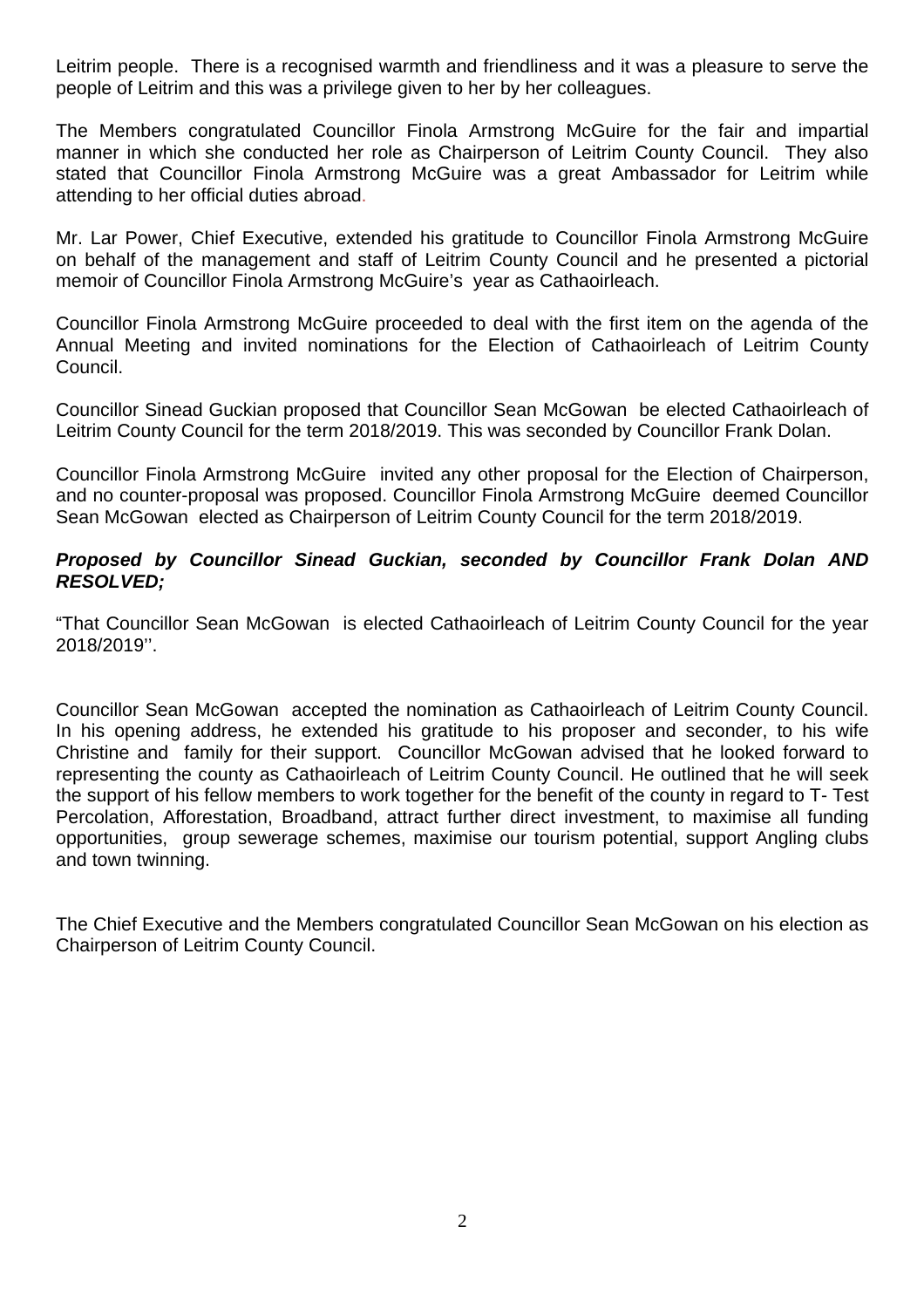## **18/98 29/06/2018 Election of Leas-Cathaoirleach**

Councillor Sean McGowan invited nominations for the position of Leas-Cathaoirleach.

Councillor Sean McDermott proposed the nomination of Councillor Frank Dolan as Leas-Cathaoirleach of Leitrim County Council. This was seconded by Cllr Mary Bohan. Councillor Sean McGowan invited any other proposal for the Election of Chairperson, and no counterproposal was proposed. Councillor Sean McGowan deemed Councillor Frank Dolan elected as Leas-Cathaoirleach of Leitrim County Council.

#### *Proposed by Councillor Sean McDermott, seconded by Councillor Mary Bohan AND RESOLVED;*

"That Councillor Frank Dolan is elected Leas- Cathaoirleach of Leitrim County Council for the year 2018/2019.

Councillor Frank Dolan accepted the nomination as Leas-Cathaoirleach of Leitrim County Council. He thanked his proposer and seconder and his fellow Councillors for their support. Councillor Dolan extended his good wishes to Councillor Sean McGowan as Cathaoirleach and assured him of his full support as Leas-Cathaoirleach over the next 12 months.

The Members congratulated Councillor Frank Dolan on his election as Leas-Cathaoirleach of Leitrim County Council.

Councillor Des Guckian addressed the meeting and stated that there was no requirement for an Annual Meeting. Councillor Guckian said he believed in parity of esteem for all elected Members. Councillor Des Guckian then left the meeting.

Councillor Mary Bohan said that Cllr Des Guckian was seeking publicity by his stunt of leaving the Chamber.

Councillor Padraig Fallon expressed his disappointment with Cllr Des Guckian and accepted that this is a democratic process, and that all parties have worked together over the years.

Councillor Seadhna Logan expressed his disappointed with Cllr Des Guckian and noted that he had not attended any of the Local Traveller Accommodation Consultative Committee Meetings to which he had been appointed to and his manner at the SPC meetings were not conducted very well.

Councillor Mary Bohan said that Members of Leitrim have always worked together. Ministers have paid tribute to how funding opportunities have been fully maximised in Leitrim which is a testimony to Elected Members for Leitrim and Staff of Leitrim County Council.

Councillor Brendan Barry said that Sinn Fein party has to adopt budgets, work for the betterment and wear the Leitrim Jersey and all Elected Members are doing their best for the County.

Councillor Sean McDermott expressed his disappointment with Councillor Des Guckian and said that the common good is the way business is conducted here in Leitrim and this is the way it should be conducted.